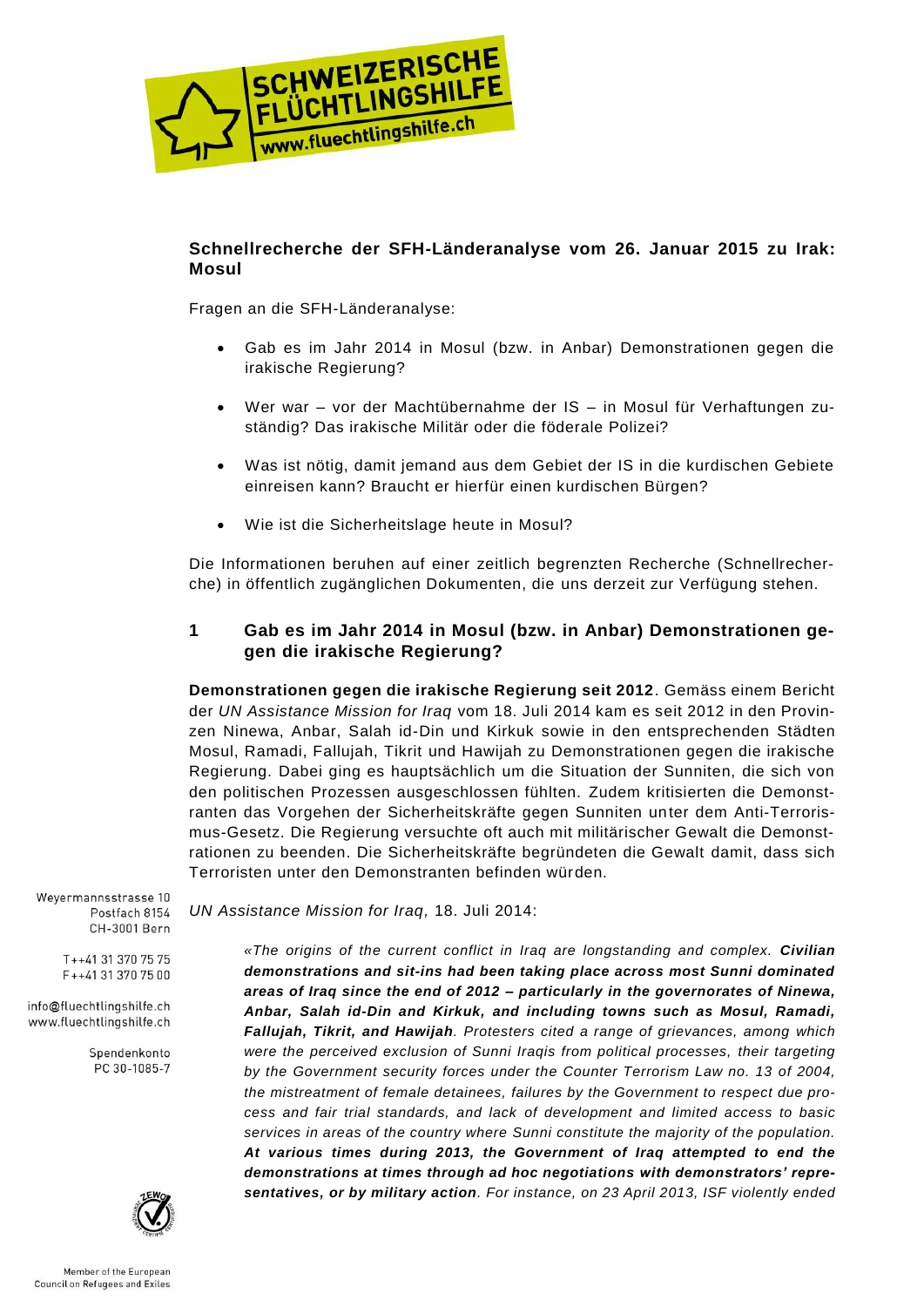

*a sit-in demonstration in the town of Hawijah in Kirkuk Governorate after negotiations and an ultimatum had reportedly failed to end the demonstration, on its assertion that 'terrorists' had infiltrated among the protestors. Based on the findings of its investigations, UNAMI concluded that as a result of the Government's actions, a minimum number of 44 civilians (including two minors aged 14 and 17) and one Iraqi Army soldier were killed and another 110 civilians (including nine minors aged between 15 and 17) were wounded. The Government also moved to end demonstrations in other areas, including in Mosul and more broadly in Ninewa and Salah id-Din governorates.»* Quelle: UN Assistance Mission for Iraq, Report on the Protection of Civilians in the Non International Armed Conflict in Iraq: 5 June – 5 July 2014, 18. Juli 2014: [www.ohchr.org/Documents/Countries/IQ/UNAMI\\_OHCHR\\_POC%20Report\\_FI-](http://www.ohchr.org/Documents/Countries/IQ/UNAMI_OHCHR_POC%20Report_FINAL_18July2014A.pdf)[NAL\\_18July2014A.pdf.](http://www.ohchr.org/Documents/Countries/IQ/UNAMI_OHCHR_POC%20Report_FINAL_18July2014A.pdf)

### **2 Wer war vor der Machtübernahme der IS in Mosul für Verhaftungen zuständig? Das irakische Militär oder die föderale Polizei?**

**Polizei wie Militär führten Verhaftungen durch**. Demonstranten wurden oft unter dem Vorwand verhaftet, sie seien in terroristische Aktivitäten verwickelt. Sowohl die Geheimdienstpolizei wie auch die irakischen Sicherheitskräfte führten Verhaftungen durch. Die Verhafteten wurden auch in Militärgefängnissen untergebracht. Viele Verhaftete erhielten kein Verfahren. In verschiedenen Berichten wird auch auf Folter in den Gefängnissen hingewiesen.

Wie *Human Rights Watch* in einem ausführlichen Bericht zu willkürlichen Verhaftungen von Frauen beschrieb, führten Sicherheitsbeamte des Innenministerium (=Polizei) wie auch des Verteidigungsministerium (=Militär) Verhaftungen durch.

*UN Assistance Mission for Iraq,* 18. Juli 2014:

*«On 29 December, ISF moved to arrest Ali al-Alwani, the brother of Ahmed al-Alwani, a leading Sunni politician and member of the Council of Representatives, from his home in Ramadi on alleged terrorism-related charges. During the violence that ensued, a number of the politician's household were killed, including his brother, and he himself was arrested. The Government then announced that it was moving to end the sit-in demonstrations in the cities of Ramadi and Fallujah that had been ongoing since December 2012. This, and the arrest of al-Alwani, sparked a hostile reaction among the population in both cities, which were then infiltrated by ISIL and other associated armed groups, who moved quickly to exploit the situation.»* Quelle: UN Assistance Mission for Iraq, Report on the Protection of Civilians in the Non International Armed Conflict in Iraq: 5 June – 5 July 2014, 18. Juli 2014: [www.ohchr.org/Documents/Countries/IQ/UNAMI\\_OHCHR\\_POC%20Report\\_FI-](http://www.ohchr.org/Documents/Countries/IQ/UNAMI_OHCHR_POC%20Report_FINAL_18July2014A.pdf)[NAL\\_18July2014A.pdf.](http://www.ohchr.org/Documents/Countries/IQ/UNAMI_OHCHR_POC%20Report_FINAL_18July2014A.pdf)

*Amnesty International*, 14. Oktober 2014:

*«Amnesty International has continued to gather reports of torture and other illtreatment by government forces, notably of Sunni men detained under (Article 4 of) the Anti-Terrorism Law (Law 13 of 2005). A man who was detained for five months under the Anti-Terrorism Law and then released without charge on 29 August*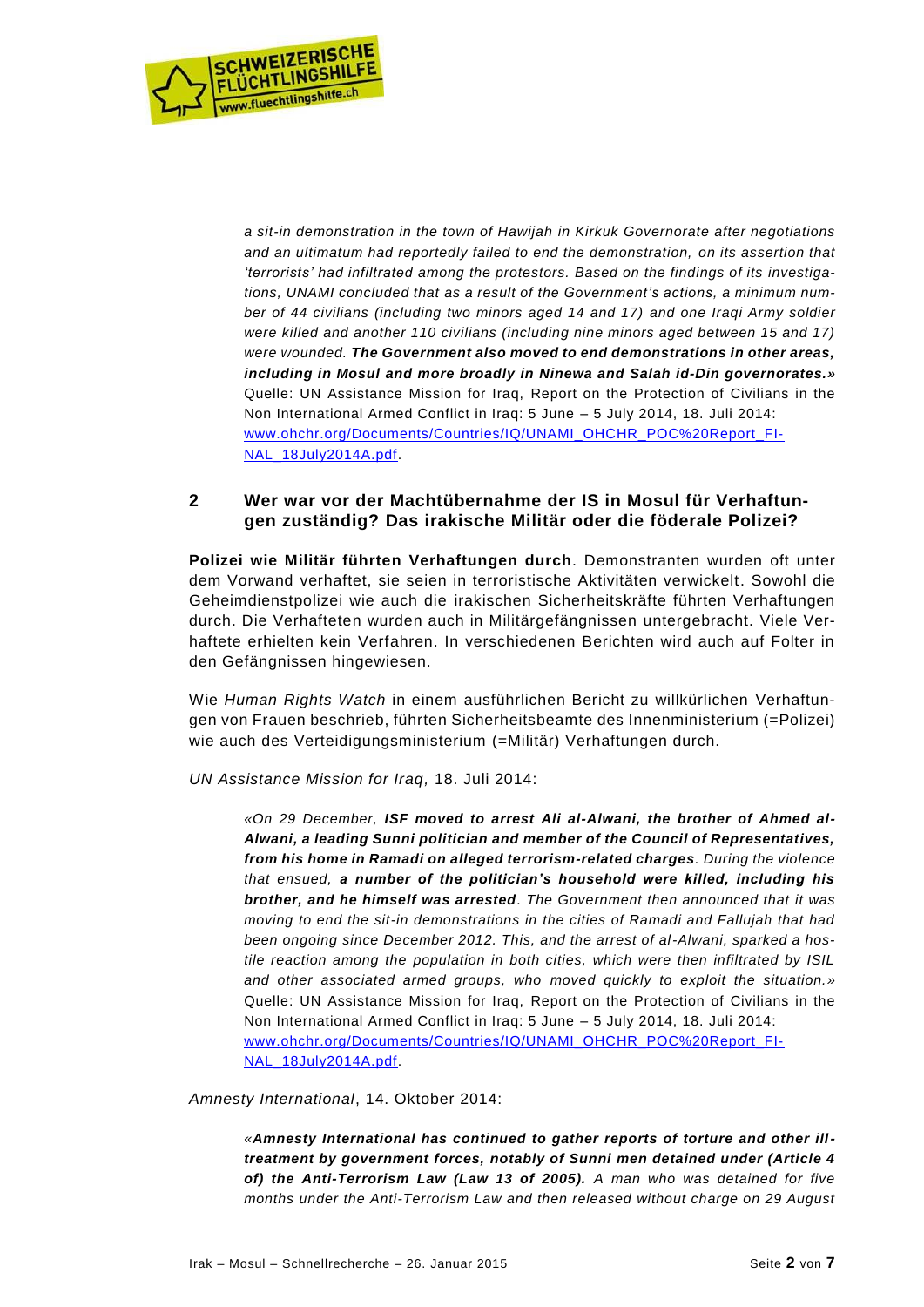

*2014 told Amnesty International that he had been detained for the first 26 days in Mosul and for the remaining four months in an interrogation centre in Baghdad military airport and that he had been repeatedly tortured in both places*.» Quelle: Amnesty International, Absolute Impunity: Militia Rule in Iraq [MDE 14/015/2014], 14. Oktober 2014:

[www.amnesty.org/en/library/asset/MDE14/015/2014/en/17cbb7ef-7ca4-4b5a-963e-](http://www.amnesty.org/en/library/asset/MDE14/015/2014/en/17cbb7ef-7ca4-4b5a-963e-661f256fddb0/mde140152014en.pdf)[661f256fddb0/mde140152014en.pdf.](http://www.amnesty.org/en/library/asset/MDE14/015/2014/en/17cbb7ef-7ca4-4b5a-963e-661f256fddb0/mde140152014en.pdf)

*UN Assistance Mission for Iraq*, Juni 2014:

*«UNAMI received allegations that those organizing demonstrations in Kirkuk sometimes face arbitrary arrest and detention. On 8 October for example, Kirkuk Police Intelligence arrested one of the organisers of the 'Herak' demonstrations (demonstrations against government policies in Sunni areas in 2012). Kirkuk Police Intelligence then tried to hand him over to national Intelligence officers who had come from Baghdad with a transfer letter. Eventually a Kirkuk officer refused to transfer him over to the Baghdad authorities without an arrest warrant. Despite this, he was held without charge for three days. Fearing re-arrest, he fled the country. On 1 December security forces in Kirkuk released another organizer of peaceful protests, who had been held in pre-trial detention for six months in a military facility.»* Quelle: UN Assistance Mission for Iraq: Report on Human Rights in Iraq: July- December 2013, Juni 2014:

[www.ecoi.net/file\\_upload/1226\\_1419255816\\_unami-hro-ohchr-hr-report-jul-dec2013](http://www.ecoi.net/file_upload/1226_1419255816_unami-hro-ohchr-hr-report-jul-dec2013-eng-final-14july14.pdf) [eng-final-14july14.pdf.](http://www.ecoi.net/file_upload/1226_1419255816_unami-hro-ohchr-hr-report-jul-dec2013-eng-final-14july14.pdf)

*Joint written statement submitted by the International Youth and Student Movement for the United Nations, non-governmental organization in general consultative status et al*., 19. Februar 2014:

*«Despite the existing international norms and standards protecting freedom of assembly and expression, the government has responded to these peaceful protests with excessive violence. Since the onset of the demonstrations in December 2012, and during previous protest campaigns, the Iraqi government has constantly referred to demonstrators as "terrorist". As early as 1 January 2013, the Prime Minister gave an interview in which he earned groups against continuing demonstrations. (…) In August 2013, the Ministry of Interior stated that it was aware of the planned peaceful demonstrations however demanded the postponement while warning the organisers of possible "terrorist attacks" and the importance of national security. This pretext of alleged terrorist attacks has been continuously used to postpone, cancel or prohibit demonstrations as well as arbitrarily detain protesters and convict them on "terrorist charges".»* Quelle: International Youth and Student Movement for the United Nations; Union of Arab Jurists; Arab Lawyers Union; Arab Organization for Human Rights; General Arab Women Federation; Indian Movement "Tupaj Amaru" et al.: Joint written statement submitted by the International Youth and Student Movement for the United Nations, non-governmental organization in general consultative status; Union of Arab Jurists, Arab Lawyers Union, Arab Organization for Human Rights, General Arab Women Federation, Indian Movement "Tupaj Amaru", International Organization for the Elimination of All Forms of Racial Discrimination, International Volunteerism Organization for Women, Education and Development – VIDES, Nord-Sud XXI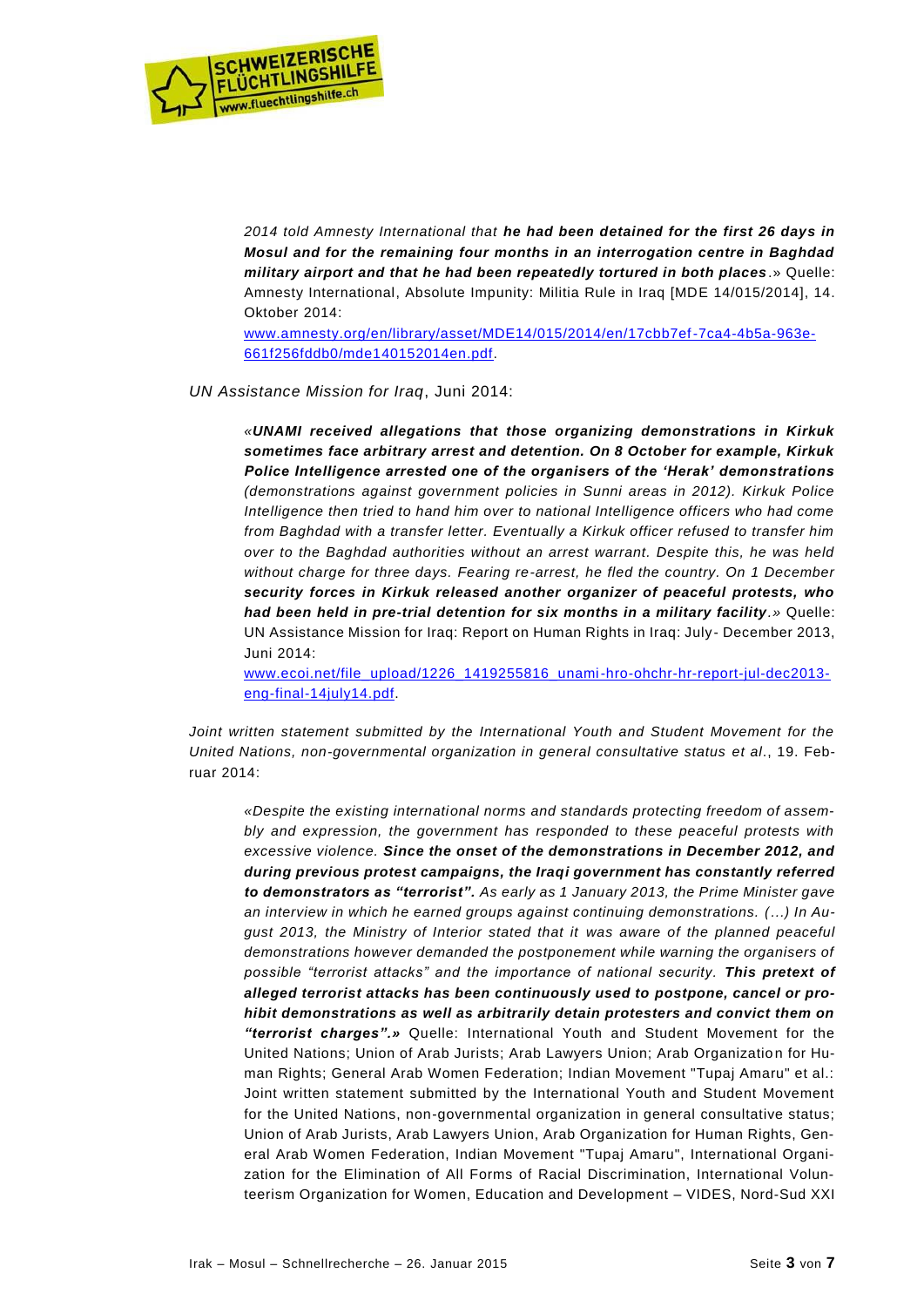

– North-South XXI, Organisation Mondiale des associations pour l'éducation prénatale, Organisation pour la Communication en Afrique et de Promotion de la Cooperation Economique Internationale – OCAPROCE Internationale, United Towns Agency for North-South Cooperation, Women's International League for Peace and Freedom, non governmental organizations in special consultative status; [...] Peaceful assembly and freedom of opinion, expression in Iraq [19 February 2014] [A/HRC/25/NGO/92], 19. Februar 2014: [www.ecoi.net/file\\_upload/1930\\_1396004535\\_g1411439.pdf.](http://www.ecoi.net/file_upload/1930_1396004535_g1411439.pdf)

*Human Rights Watch,* 6. Februar 2014:

*«Human Rights Watch found that security officials in the Interior and Defense ministries round up women, especially family members of male suspects, without an arrest warrant, deny women access to a lawyer, and fail to bring detained women before an investigative judge according to Iraq's Code of Criminal Procedure. At least 15 female detainees, their families, and lawyers told Human Rights Watch that they were detained as a part of a round-up of an entire family or village. Security officers conducted warrantless raids in neighborhoods and detained some residents for several days.»* Quelle: Human Rights Watch, 'No One Is Safe': Abuses of Women in Iraq's Criminal Justice System, 6. Februar 2014: [www.hrw.org/report/2014/02/06/no-one-safe/abuse-women-iraqs-criminal-justice-sys](http://www.hrw.org/report/2014/02/06/no-one-safe/abuse-women-iraqs-criminal-justice-system)[tem.](http://www.hrw.org/report/2014/02/06/no-one-safe/abuse-women-iraqs-criminal-justice-system)

### **3 Was ist nötig, damit jemand aus dem Gebiet der IS in die kurdischen Gebiete einreisen kann? Braucht er hierfür einen kurdischen Bürgen?**

Für die Einreise in die KRG-Region braucht es einen Sponsor oder Familienmitglieder, die bereits vor Ort leben.

*World Health Organization*, 24. Oktober 2014:

*«As a result of Islamic State of Iraq and the Levant (ISIL) offensives and the Anbar crisis, some 1.8 million Iraqis have been newly displaced from their homes since January of this year (see figure 1.2). These displacements took place in four main waves, in January, June, August and most recently in October 2014. It is estimated that some 500 000 Iraqis fled their homes in Mosul on 10 June alone, including a number of Palestinian families who were already stateless and have been subjected to secondary displacement. Those leaving Mosul have tended to move either from the west bank to the east bank of the city, to other parts of the Ninewa Governorate, or further north to the Kurdistan Region. Movement to the latter region has since been restricted as the KRG-I will only permit entry to those with family or a sponsor already residing in the Kurdistan Region.»* Quelle: World Health Organization, Conflict and humanitarian crisis in Iraq; Public health risk assessment and interventions, 24. Oktober 2014:

http://who.int/hac/crises/irq/iraq\_phra\_24october2014.pdf.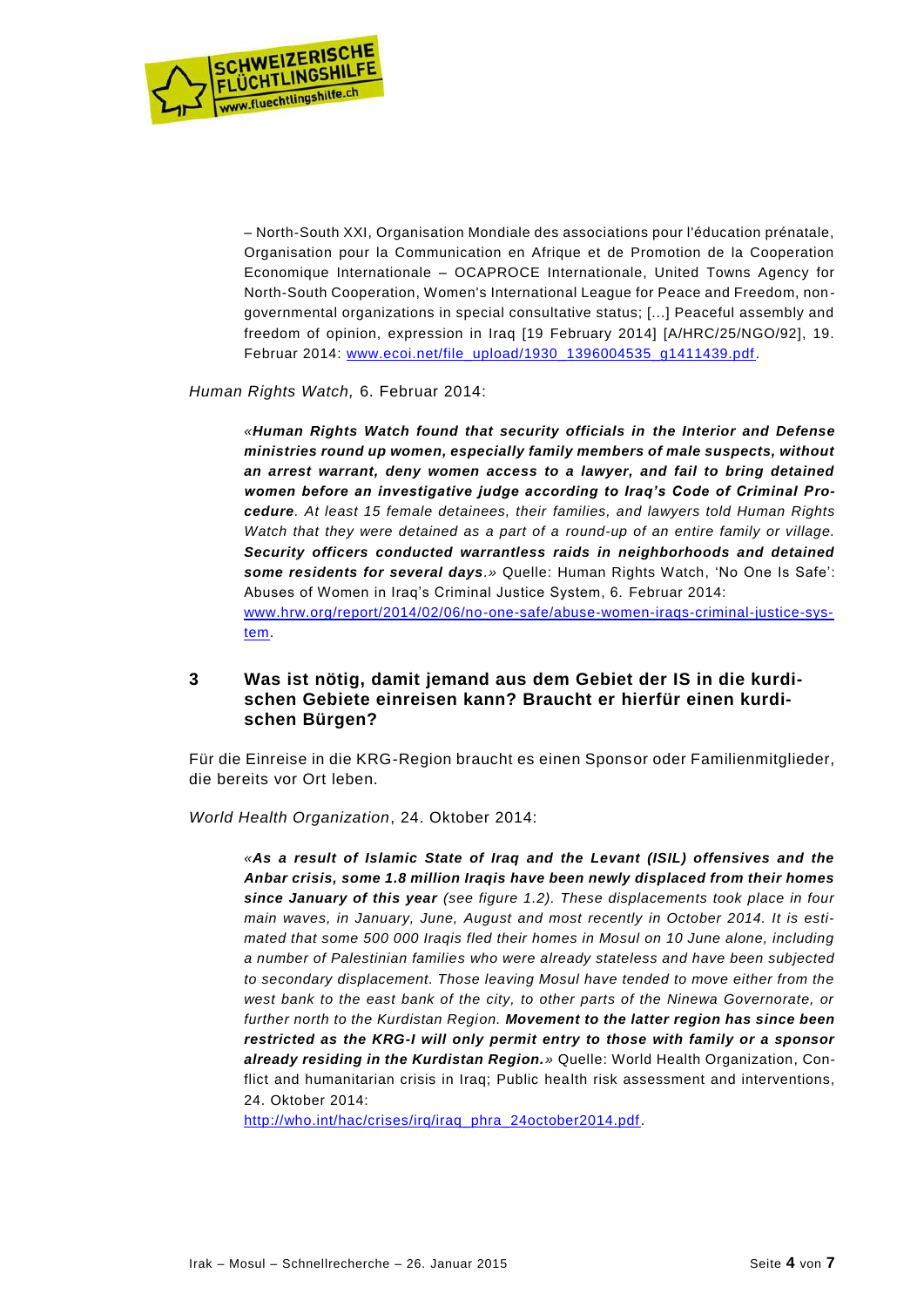

# **4 Wie ist die Sicherheitslage heute in Mosul?**

Die Terrororganisation IS übernahm am 10. Juni 2014 die Kontrolle über Mosul und hat sich seither in der Stadt etabliert (*UN Assistance Mission for* Iraq, 18.Juli 2014). Mosul wird heute als Polizeistaat mit Scharia-Justiz beschrieben. Die Stadt ist zur Verteidigung gegen aussen abgeschottet und der Bau eines Grabens um die Stadt ist geplant (*Reuters*, 22. Januar 2015). Gemäss der Nachrichtenagentur *Reuters* (24. Januar 2015) haben am 23. Januar 2015 kurdische Peschmerga zum ersten Mal seit der Machtübernahme der IS Ziele in Mosul bombardiert.

*UN Assistance Mission for Iraq*, 18. Juli 2014:

*«On 6 June, major clashes between ISIL and ISF were reported in Mosul, the capital of Ninewa governorate and Iraq's second largest city, seizing some US\$450 million from Mosul's central bank and other military hardware abandoned by ISF as it fled the city. By 10 June, ISIL had full control of Mosul (the area situated on the west/right bank of the Tigris river), its airport, military bases and government buildings. The fighting sparked a mass exodus of civilians from the city, with reports of as many as 500,000 people fleeing in just one or two days.»* Quelle: UN Assistance Mission for Iraq, Report on the Protection of Civilians in the Non International Armed Conflict in Iraq: 5 June – 5 July 2014, 18. Juli 2014: [www.ohchr.org/Documents/Countries/IQ/UNAMI\\_OHCHR\\_POC%20Report\\_FI-](http://www.ohchr.org/Documents/Countries/IQ/UNAMI_OHCHR_POC%20Report_FINAL_18July2014A.pdf)

[NAL\\_18July2014A.pdf.](http://www.ohchr.org/Documents/Countries/IQ/UNAMI_OHCHR_POC%20Report_FINAL_18July2014A.pdf)

*Reuters,* 22. Januar 2015:

*«In a government building in Mosul, a handful of Iraqi contractors gathered to compete for a tender last month. It was the kind of routine session that happens in cities everywhere -- except here the contract was for fortifications ordered by the new rulers in town, Islamic State. One member of the radical Islamist group grabbed a map and explained to those present what was required. "Under Islamic State's tender document, a trench two meters in depth and two meters in width needs to be dug around Mosul," said a source in the city close to the tendering process. The winning contractor will be paid the equivalent of \$4,000 for each kilometer of trench, the source said. The tender demonstrates Islamic State's determination to defend the city that it conquered in June, as the extremists grabbed a large area of territory from Baghdad. Rich in Muslim history, Mosul stands at the center of the group's aim to carve out a modern caliphate from large parts of [Syria](http://bit.ly/1svQDtr) and Iraq. Interviews with 11 Mosul residents, several of whom fled this month, reveal how Islamic State has created a police state strong enough to weather severe popular discontent and military setbacks, including the deaths of senior leaders. Along with the planned trench, the militants have sealed Mosul's western entrance with giant cement walls. They also blew up a bridge that Kurdish fighters could use to attack Mosul. "They will fight to the last drop of blood defending Mosul, and for them this battle could define their existence. Losing Mosul means a final defeat for Islamic State in Iraq," said a retired army general living in Mosul.*

#### *LIFE UNDER SHARIA*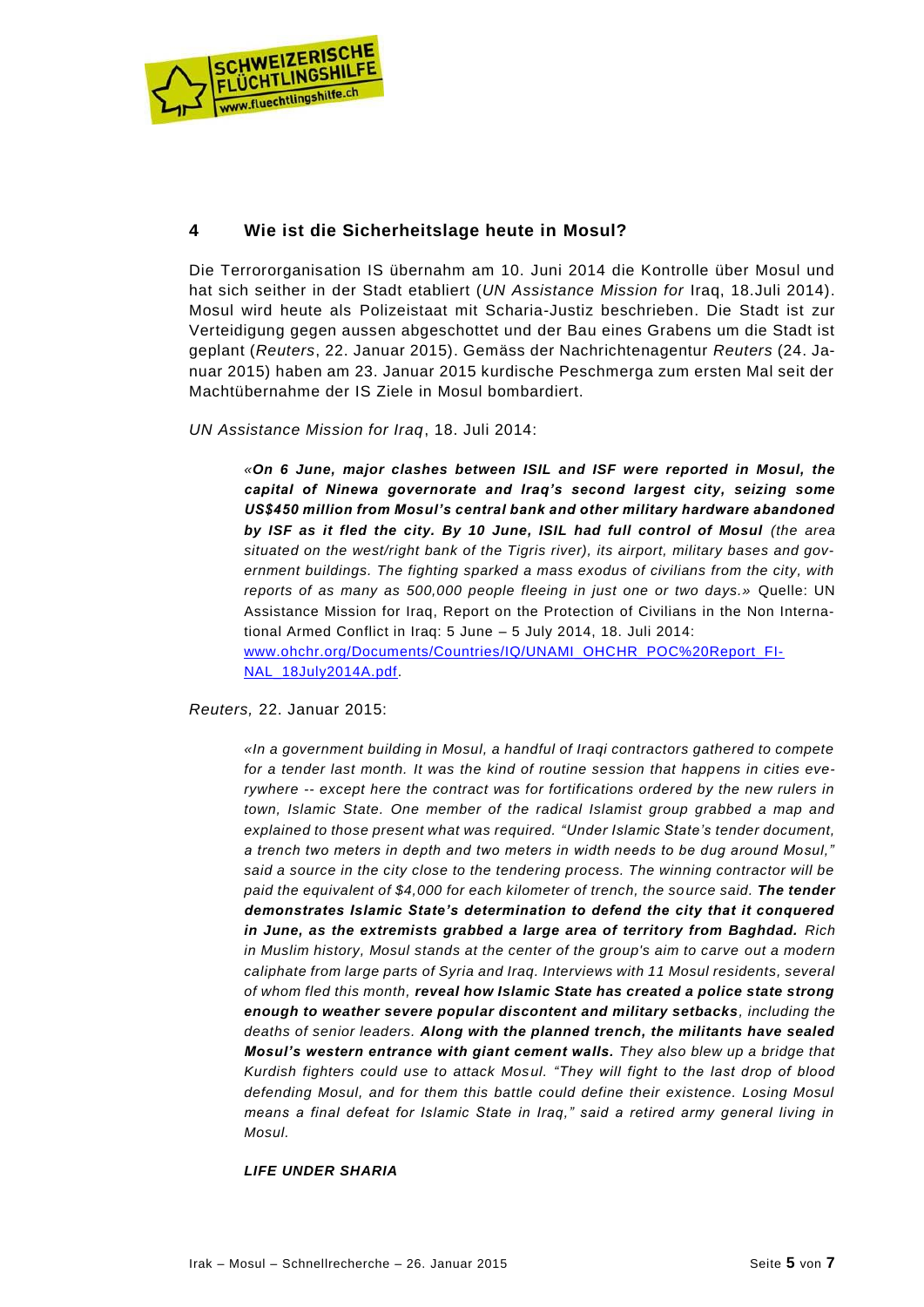

*In Mosul's city center, in the old provincial council building, sits Islamic State's religious court. Verdicts can be ruthless. Last week, Islamic State in Mosul posted on the Internet its version of justice: the stoning of a woman accused of adultery; two men crucified, accused of armed robbery; and two men thrown from a building for allegedly being homosexual. Reuters interviewed Raheel, a 71-year-old Christian woman, who was brought before the court this fall and forced to convert to Islam. Taken from a senior citizens home in Mosul, Raheel and nine others appeared before a bearded judge. Armed guards stood in the room. "The judge began his speech, in a soft and elegant manner, and he was citing verses of the Koran and sayings of the Prophet Mohammad," Raheel told Reuters. "He said that Islam is the true religion and that we must embrace it or we would die as infidels," she said after her freedom was obtained this month in an arrangement between Islamic State and Chaldean church representatives.* 

#### *POLICE AND THIEVES*

*Islamic State runs at least four security organizations in Mosul, including traffic police and a tax force that collects revenues from businesses and individuals. The most feared groups are an elite security committee that makes special arrests and gathers intelligence; and the Islamic moral police, or Hisba, that enforces the jihadists' brand of religious law. Hisba and the intelligence units have also rounded up dozens of former officers, holding them to forestall any revolt and seeking to tap their militar y knowledge."We investigate them to figure out why they are not joining Islamic State," an Islamic State leader told Reuters by phone. The religious code enforced by Hisba includes bans on smoking and on t-shirts with English writing. Businesses must close at prayer times; women and girls must veil their faces; and schools are segregated. A Mosul father stopped sending his 13-year-old daughter to school because she was forced to cover her face. "She was saying to me 'Dad, I feel I can't breathe," the father told Reuters. "It is better she is free inside our house than a prisoner in school here."*

#### *WORKING FOR A LIVING*

*The jihadists have forced Mosul's remaining civil servants to work in Islamic State's new government offices, which cover municipal services, energy, education, religion and health. Baghdad earmarks at least \$130 million monthly to pay Mosul government employees, whether they have stayed in the city or left, said Anwar Matti Hadaya, the exiled head of the Nineveh provincial council's finance com mittee. The money is picked up in Kurdish-held Kirkuk by a department representative and taken to Mosul. Baghdad says the salaries will remind people the national government has not forgotten them. It is unclear how much money reaches employees still in Mosul, but the cash has helped keep the city afloat. Food is readily available. Meat, vegetables, bread and fruit cost the same as before, and some prices are lower than Baghdad. Only fuel prices are high and electricity, supplied by generators, has been cut to six hours a day. Tankers provide drinking water. Islamic State extracts payments from residents on a daily basis. Butchers must pay a tax of around \$4 a day to enter slaughterhouses to buy cattle and sheep. Shop tenants in buildings confiscated by Islamic State must now pay rent to the militants. As air strikes make smuggling oil from Syria more difficult, dozens of homemade refineries belching black smoke have sprung*